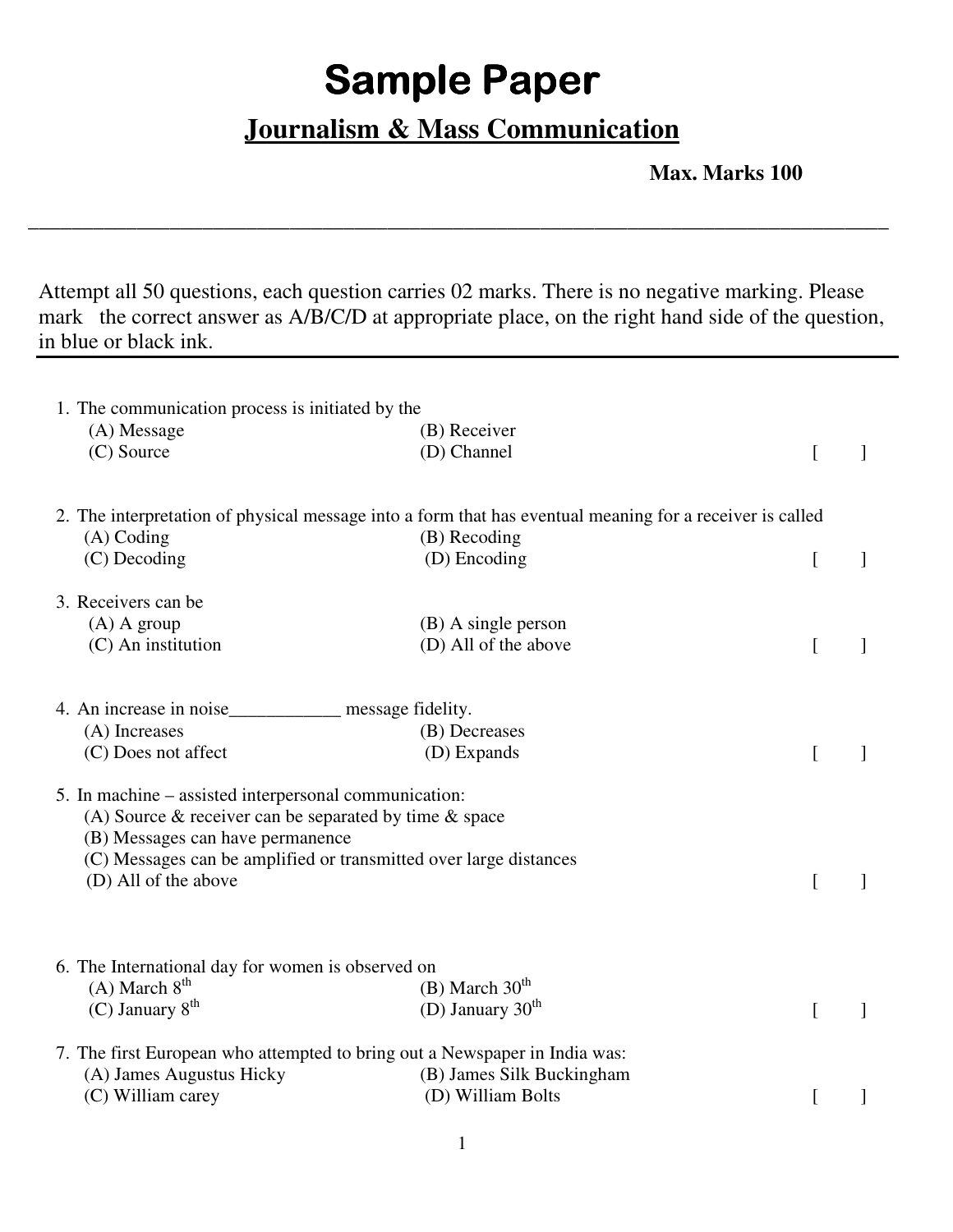| 8. To which state does the woman activist Iron Sharmila      |                                                                                                |                  |  |
|--------------------------------------------------------------|------------------------------------------------------------------------------------------------|------------------|--|
| (A) Assam                                                    | (B) Nagaland                                                                                   |                  |  |
| (C) Tripura                                                  | (D) Manipur                                                                                    | [                |  |
| 9. Who among the four below is called the waterman of India: |                                                                                                |                  |  |
| (A) Sunder Lal Bahuguna                                      | (B) Amrita Devi                                                                                |                  |  |
| (C) Moti Lal Tejavat                                         | (D) Rajendra Singh                                                                             | $\left[ \right]$ |  |
| 10. The international day for human rights is observed on    |                                                                                                |                  |  |
| $(A) 10th$ February                                          | (B) 10 <sup>th</sup> December                                                                  |                  |  |
| $(C)$ 9 <sup>th</sup> August                                 | (D) $9^{th}$ November                                                                          | [                |  |
|                                                              | 11. The element that distorts or disrupts a message being sent from a sender to a receiver is: |                  |  |
| $(A)$ Cognitive                                              | (B) Medium                                                                                     |                  |  |
| (C) Noise                                                    | (D) Resonance                                                                                  | L                |  |
|                                                              |                                                                                                |                  |  |
| 12. The process of controlling the flow of information is:   |                                                                                                |                  |  |
| (A) Media Event                                              | (B) Media Strategy                                                                             |                  |  |
| $(C)$ Frequenting                                            | (D) Gakekeeping                                                                                | $\Gamma$         |  |
|                                                              | 13. Freedom of Expression is provided for in the article of the constitution of India:         |                  |  |
| (A) Article 12                                               | (B) Article 21                                                                                 |                  |  |
| (C) Article 19                                               | (E) Article 16                                                                                 |                  |  |
|                                                              |                                                                                                | [                |  |
|                                                              | 14. The word communication is derived from the Latin word communes which mean                  |                  |  |
| (A) To convey                                                | (B) To Speak                                                                                   |                  |  |
| (C) Common                                                   | (D) To Share                                                                                   |                  |  |
| 15. Chipko movement is related to                            |                                                                                                |                  |  |
| (A) Removing Untouchability                                  | (B) Saving water                                                                               |                  |  |
| (C) Protecting trees                                         | (D) Preventing dowry deaths                                                                    |                  |  |
|                                                              | 16. Prasar Bharati (Indian Broad casting Corporation) came in existence in the year            |                  |  |
| $(A)$ 1990                                                   | $(B)$ 1997                                                                                     |                  |  |
| $(C)$ 1947                                                   | $(D)$ 1952                                                                                     | L                |  |
| 17. The first press Council Act was passed in                |                                                                                                |                  |  |
| $(A)$ 1966                                                   | $(B)$ 1987                                                                                     |                  |  |
| $(C)$ 1965                                                   | $(D)$ 1980                                                                                     | L                |  |
|                                                              |                                                                                                |                  |  |
| 18. Pictures on television screen are made up of             |                                                                                                |                  |  |
| $(A)$ Colors                                                 | (B) Pixels                                                                                     |                  |  |
| $(C)$ Lines                                                  | (D) Waves                                                                                      |                  |  |
| 19. Defamation is defined in section of Indian Penal code:   |                                                                                                |                  |  |
| $(A)$ Section 499                                            | (B) Section 299                                                                                |                  |  |
| $(C)$ Section 144                                            | (D) Section 221                                                                                | $\mathsf{L}$     |  |
|                                                              | $\overline{2}$                                                                                 |                  |  |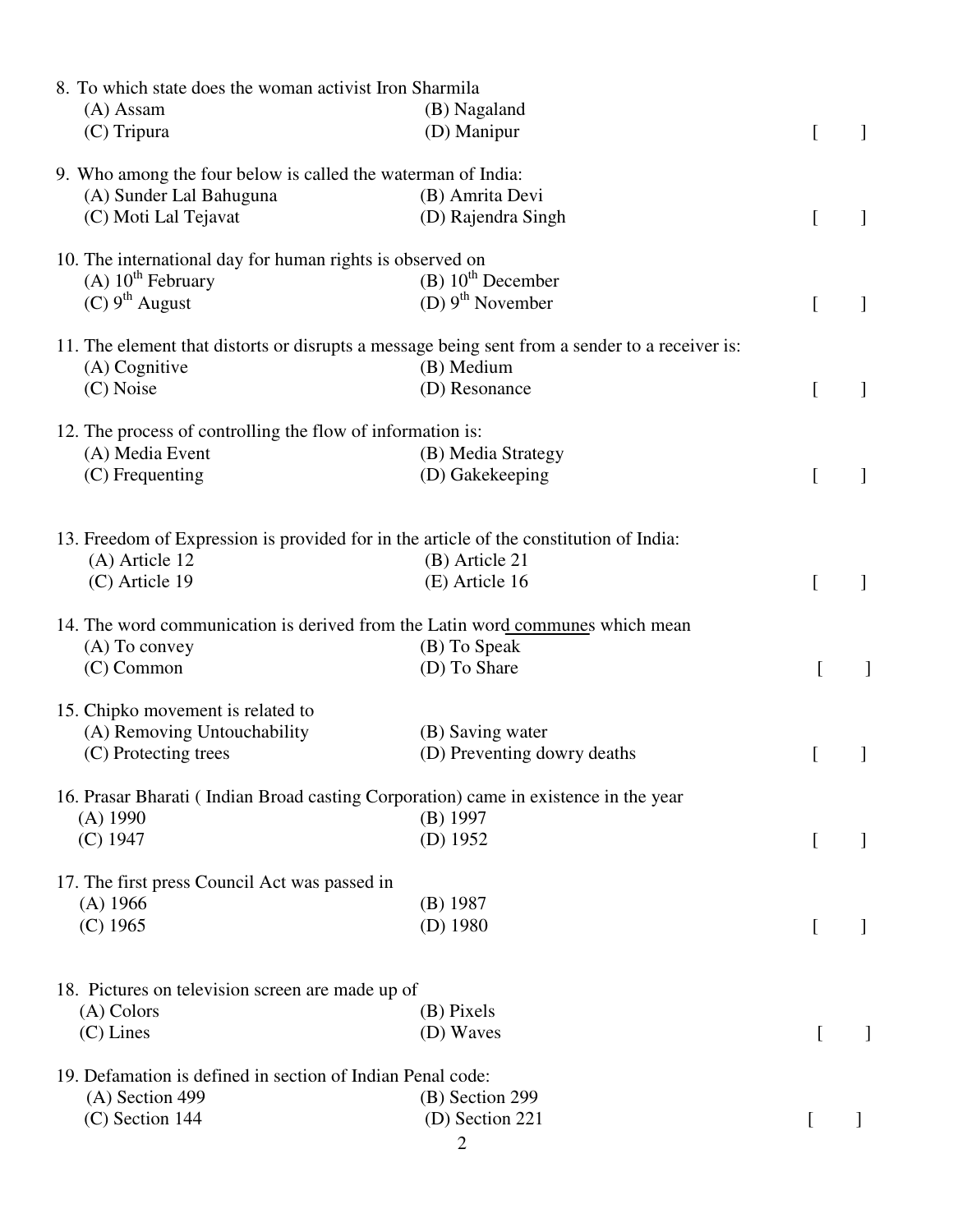| 20. First Indian copyright Act was passed in the year<br>$(A)$ 1917  | $(B)$ 1914                                                                                                    |                  |                                       |
|----------------------------------------------------------------------|---------------------------------------------------------------------------------------------------------------|------------------|---------------------------------------|
| $(C)$ 1957                                                           | $(D)$ 1992                                                                                                    | $\left[ \right]$ |                                       |
|                                                                      | 21. The Publication of the Public Relations Department, Government of Rajasthan is                            |                  |                                       |
| (A) Samachar Darpan                                                  | (B) Sujas                                                                                                     |                  |                                       |
| (C) Rajasthan Patrika                                                | (D) Sunahara Rajasthan                                                                                        | L                |                                       |
|                                                                      | 22. A set of standards for determining the structure of a true Newspaper was formulated for the first time by |                  |                                       |
| (A) Ben Harris                                                       | (B) Otto Groth                                                                                                |                  |                                       |
| (C) Thomas Emmel                                                     | (D) Nathaniel Butler                                                                                          | L                |                                       |
|                                                                      | 23. According to the Indian constitution, Article 19 can be suspended during the period                       |                  |                                       |
| (A) Cabinet formation                                                | (B) Budget presentation                                                                                       |                  |                                       |
| (C) Judicial Inquiry                                                 | (D) Emergency                                                                                                 | [                |                                       |
| 24. Newspaper (Price Control) Act 1972 was imposed for a period of   |                                                                                                               |                  |                                       |
| $(A)$ One year                                                       | (B) Two year                                                                                                  |                  |                                       |
| $(C)$ Three year                                                     | (D) Four year                                                                                                 | [                |                                       |
| 25. Television Broad casting began in India in:                      |                                                                                                               |                  |                                       |
| $(A)$ 1947                                                           | (B) 1952                                                                                                      |                  |                                       |
| $(C)$ 1959                                                           | $(D)$ 1976                                                                                                    | L                | 1                                     |
| 26. The radio Farm Forums were the experiments conducted in:         |                                                                                                               |                  |                                       |
| (A) Bangladesh                                                       | (B) Sri Lanka                                                                                                 |                  |                                       |
| (C) Nepal                                                            | (D) India                                                                                                     |                  |                                       |
| 27. Tele conference means                                            |                                                                                                               |                  |                                       |
| (A) Audio - conference                                               | (B) Video conference                                                                                          |                  |                                       |
| (C) Computer conference                                              | (D) Above all                                                                                                 |                  | $\begin{bmatrix} 1 & 1 \end{bmatrix}$ |
| 28. The period when commercials are to be broadcast is identified as |                                                                                                               |                  |                                       |
| (A) Prime time                                                       | (B) Break time                                                                                                |                  |                                       |
| (C) Time channel                                                     | (D) Time message                                                                                              | $\left[ \right]$ |                                       |
| 29. Name of the DTH service of Doordarshan is                        |                                                                                                               |                  |                                       |
| (A) DD Direst Plus                                                   | $(B)$ Dish TV<br>(D) None of the above                                                                        |                  |                                       |
| (C) Tata sky                                                         |                                                                                                               | [                |                                       |
| (A) P.Chitambaram                                                    | 30. Name of the Minister for Information and Broad casting, Govt. of India is<br>(B) Sachin Pilot             |                  |                                       |
| (C) Ambika Soni                                                      | (D) Jyotiraditya Sindia                                                                                       |                  |                                       |
|                                                                      |                                                                                                               |                  |                                       |
| 31. Paid news is related to<br>(A) Feature                           | (B) Report                                                                                                    |                  |                                       |
| (C) Advertisement                                                    | (D) Editorial                                                                                                 |                  |                                       |
|                                                                      |                                                                                                               | L                |                                       |
|                                                                      | 3                                                                                                             |                  |                                       |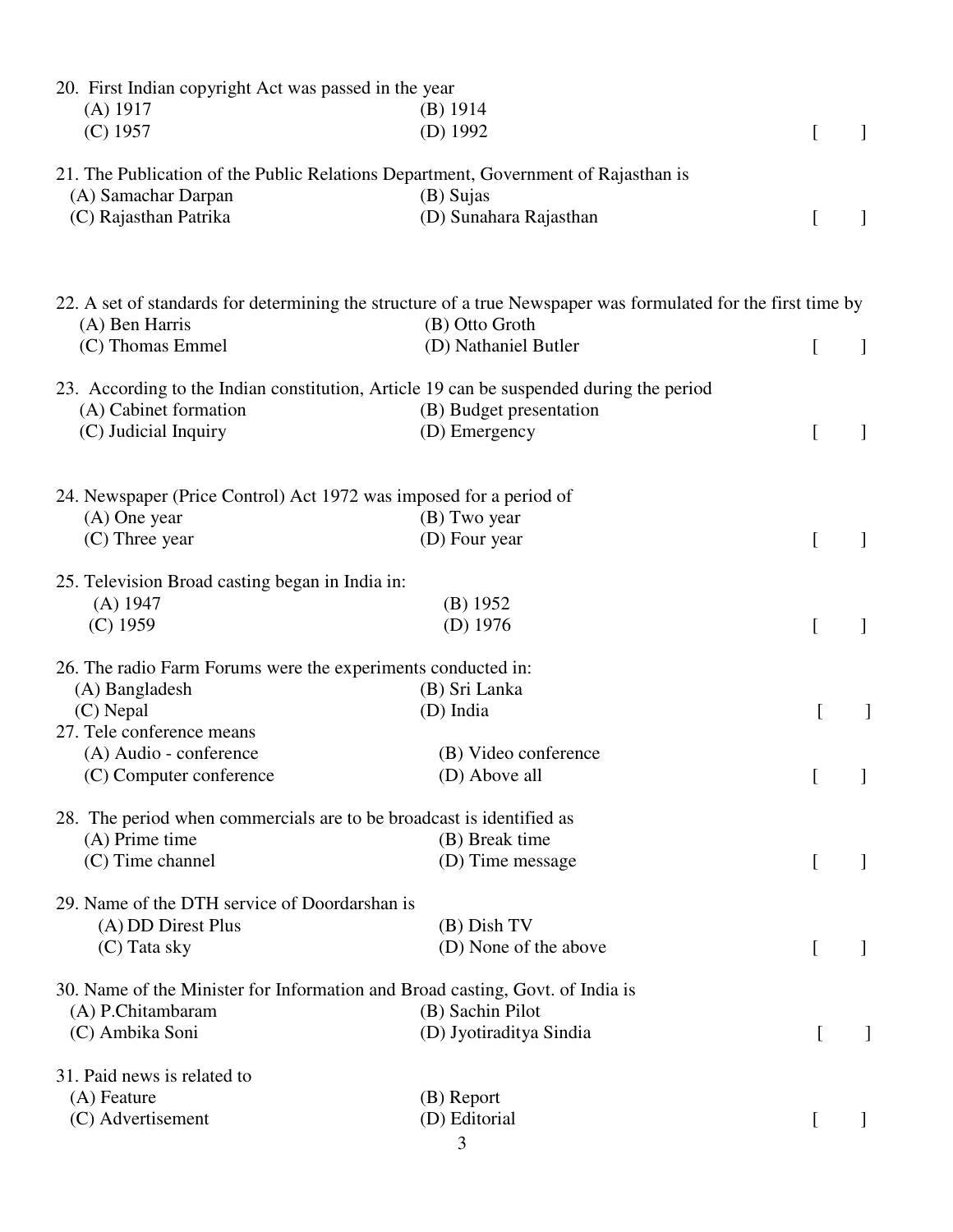| 32. The concept of telephone Newspaper originated in                                 |                                                                                             |          |   |
|--------------------------------------------------------------------------------------|---------------------------------------------------------------------------------------------|----------|---|
| $(A)$ Japan                                                                          | $(B)$ USA                                                                                   |          |   |
| (C) Hungary                                                                          | (D) France                                                                                  | L        |   |
| 33. The retail selling price of print media is called:                               |                                                                                             |          |   |
| (A) Retail Price                                                                     | (B) Subscription                                                                            |          |   |
| (C) Hawker Price                                                                     | (D) Cover Price                                                                             | $\lceil$ |   |
| 34. The number of Radio Stations in India at the time of Independence was            |                                                                                             |          |   |
| $(A)$ 7                                                                              | $(B)$ 14                                                                                    |          |   |
| $(C)$ 15                                                                             | $(D)$ 9                                                                                     | I        | 1 |
|                                                                                      | 35. The computer language for formatting documents to transmit through the worldwide web is |          |   |
| (A) HTML                                                                             | (B) Binary                                                                                  |          |   |
| (C) Assembly                                                                         | $(D)$ Linux                                                                                 | [        |   |
| 36. Cel is the base material to draw individual                                      |                                                                                             |          |   |
| (B) Animation Frames                                                                 | (B) Info graphics                                                                           |          |   |
| (C) Color combinations                                                               | (D) Characters                                                                              | $\Gamma$ |   |
| 37. Impact impression is the degree of consumer reaction to                          |                                                                                             |          |   |
| (A) A Product                                                                        | (B) A Service                                                                               |          |   |
| (C) An Advertisement                                                                 | (D) An In – House offer                                                                     | [        |   |
| 38. The percentage of sales approach to advertising budgets ties budgeting           |                                                                                             |          |   |
| (A) Last Year's Sales                                                                | (B) Anticipated Sales of the year                                                           |          |   |
| (C) Next year's forecast sales                                                       | (D) Competitor's Sales                                                                      | L        | 1 |
| 39. The largest Media House in the world is                                          |                                                                                             |          |   |
| $(A)$ Sony                                                                           | (B) Disney                                                                                  |          |   |
| (C) AOL Time Warner                                                                  | (D) Viacom CBS                                                                              |          |   |
| 40. Karpur Chand Kulish was associated with                                          |                                                                                             |          |   |
| (A) Rashtradoot                                                                      | (B) Dainik Navjyoti                                                                         |          |   |
| (C) Dainik Bhaskar                                                                   | (D) Rajasthan Patrika                                                                       | L        |   |
|                                                                                      |                                                                                             |          |   |
| 41. The department of Public Relations in Government of India is called<br>$(A)$ DPR | $(B)$ PRO                                                                                   |          |   |
| $(C)$ PIB                                                                            | (D) None of the above                                                                       | $\Gamma$ |   |
|                                                                                      |                                                                                             |          |   |
| 42. What indicates the size of the aperture opening on a camera<br>(A) Auto Focus    | $(B)$ F Stop                                                                                |          |   |
| $(C)$ Shutter                                                                        | (D) View Finder                                                                             | L        |   |
| 43. Bhasha is the Hindi New Agency related to                                        |                                                                                             |          |   |
| $(A)$ PTI                                                                            | $(B)$ UNI                                                                                   |          |   |
| $(C)$ Reuters                                                                        | (D) None of the above                                                                       |          |   |
|                                                                                      |                                                                                             |          |   |
|                                                                                      | $\overline{\mathcal{A}}$                                                                    |          |   |